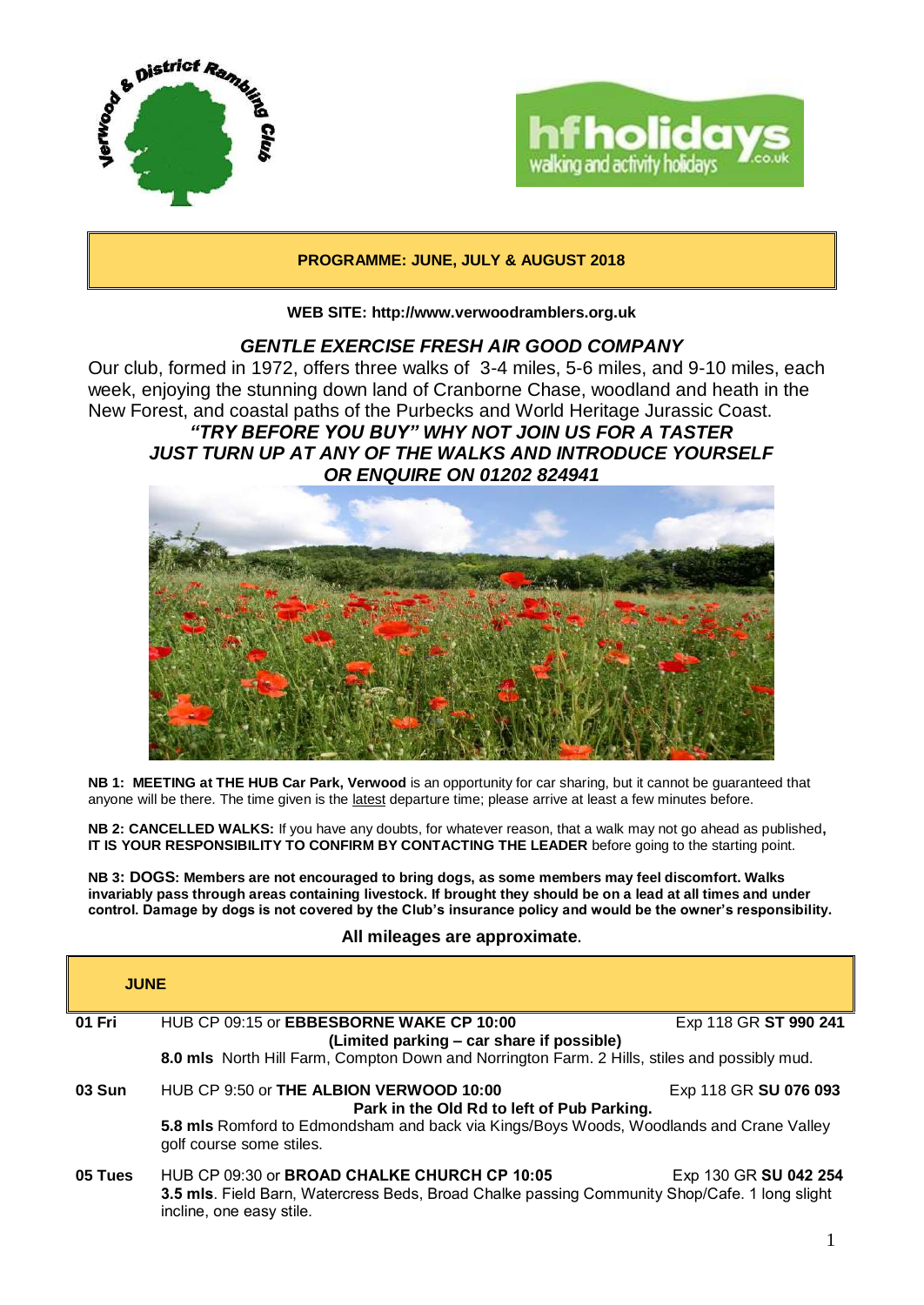| 06 Weds       | HUB CP 09:40 or WOODLANDS PLAYING FIELD FIELD 10:00<br>5.0 mls Bagman's Lane, Chalbury Fm, Horton, Haythorne. Undulating, some stiles.                                                                                                                                                                      | Exp 118 GR SU 051 090         |  |
|---------------|-------------------------------------------------------------------------------------------------------------------------------------------------------------------------------------------------------------------------------------------------------------------------------------------------------------|-------------------------------|--|
| 09 Sat        | HUB CP 09:30 or CRANBORNE GARDEN CTR (at top end) 10:00<br>Exp 118 GR SU 056 132<br>(Consider a coffee or drink on return. Car share if possible)<br>9.0 mls. Cranborne and the Allen Valley                                                                                                                |                               |  |
| 12 Tues       | HUB CP 09:20 or BROOMY WALK CP 10:00<br>3.5 mls circular walk via High Corner Inn                                                                                                                                                                                                                           | Exp OL22 GR SU197 099         |  |
| 13 Weds       | HUB CP 09.20 or MILKHAM CP 10:00<br>5.3 mls. Broomy Lodge, Cadman's Pool, Slufters Inclosure                                                                                                                                                                                                                | Exp OL 22 GR SU 217 102       |  |
| <b>15 Fri</b> | HUB CP 08:45 or LANGTON HERRING 10:00<br>Exp 0L15 GR SY 614 825<br>Meet at Elm Tree Car Park - Paddock area for walkers, adjoining the pub.<br>9.0 mls Langton Hive Point, East Fleet, Chickerell, Chickerell Hive Point                                                                                    |                               |  |
| 17 Sun        | <b>WALK NOT SUBMITTED</b>                                                                                                                                                                                                                                                                                   |                               |  |
| 19 Tues       | <b>NOTE: THE HUB CP VERWOOD</b><br>3.8 mls Stephens Castle, Boveridge Heath, Noon Hill. Steady climb at start. No stiles. Coffee/tea in<br>Verwood at finish.                                                                                                                                               | Exp OL22 GR SU 085 091        |  |
| 20 Weds       | HUB CP 09:35 or WHITE SHEET CP 10:00<br>5.0 mls Holt Heath circular.                                                                                                                                                                                                                                        | Exp 118 GR SU 048 036         |  |
| 23 Sat        | HUB CP 09:40 or EBBLAKE CP 10:00<br>Exp OL22 GR SU 108 078<br>9.5 mls Easy walk Ringwood Forest, Boveridge Heath, Sleep bottom, Nth Plumley Farm/Wood &<br>Harefield Plantation. May be Mud.                                                                                                                |                               |  |
| 26 Tues       | HUB CP 09:20 or SILLENS LANE CP (NT) Martin Village 10:00<br>3.5 mls Tidpit Down, Bokerley Ditch. One gradual incline.                                                                                                                                                                                      | Exp 118 GR SU 058 192         |  |
| 27 Weds       | HUB CP 9:10 or ASHLEY WALK CP 10:00                                                                                                                                                                                                                                                                         | Exp OL22 GR SU186156          |  |
|               | 5.5 mls Forest circular via 'Submarine Pen'. Tracks and paths. May be muddy after rain.                                                                                                                                                                                                                     |                               |  |
| 29 Fri        | HUB CP 09:25 or GORLEY COMMON CP 10:00<br>7.0 mls South Gorley, Ibsley Bridge, Avon Valley Path, Bickton                                                                                                                                                                                                    | Exp OL 22 GR SU 166 119       |  |
|               | <b>JULY</b>                                                                                                                                                                                                                                                                                                 |                               |  |
| 01 Sun        | HUB CP 09:15 or BEACHERN WOOD CP 10:00<br>6.5 mls. South Weirs, Backhamsley Hill, Wilverley                                                                                                                                                                                                                 | Exp OL 22 GR SU 284 026       |  |
| 03 Tues       | HUB CP 09:30 or ANGEL INN CP FERNDOWN 10:00<br>(Consider a coffee or drink on return. Car share if possible)                                                                                                                                                                                                | Exp OL 22 & 118 GR SZ 069 991 |  |
|               | 3.7mls Bell Vue Wood, Dudsbury - Riverside to Longham Lakes.                                                                                                                                                                                                                                                |                               |  |
| 04 Weds       | THE HUB CP 09:15 or CANADIAN MEMORIAL CP 10:00<br>5.3 mls Lucas Castle, Puckpits Inclosure, Holmhill Inclosure, Highland Water Inclosure                                                                                                                                                                    | Exp OL22 SU 240 093           |  |
| 07 Sat        | HUB 09:00 or SHERBORNE 10:15<br>VISITOR CP GRYPHON Leisure Centre Bristol Rd (B3145) DT9 4EQ Signed off A30<br>9.5 mls Oborne, Pinford, Sherborne Park, Gaisborough Hill, Macmillan Way. Undulating with 2<br>short but strenuous hills. 7.0 mls Version available. Shop or Tea in Sherborne? Meet after at | Exp 129 GR ST 638 178         |  |
| 10 Tues       | The Abbey.<br>HUB CP 09:40 or WOODLANDS PLAYING FIELD FIELD 10:00<br>3.4 mls Woodlands Pk, Knobs Crook Woodlands Manor Fm. Undulating, 4 or 5 stiles.                                                                                                                                                       | Exp 118 GR SU 051 090         |  |
| 11 Weds       | HUB CP 09.20 or WITCHAMPTON VILLAGE HALL 10:00<br>6.0 mls. Didlington, Moor Crichel                                                                                                                                                                                                                         | Exp 118 GR ST 988 064         |  |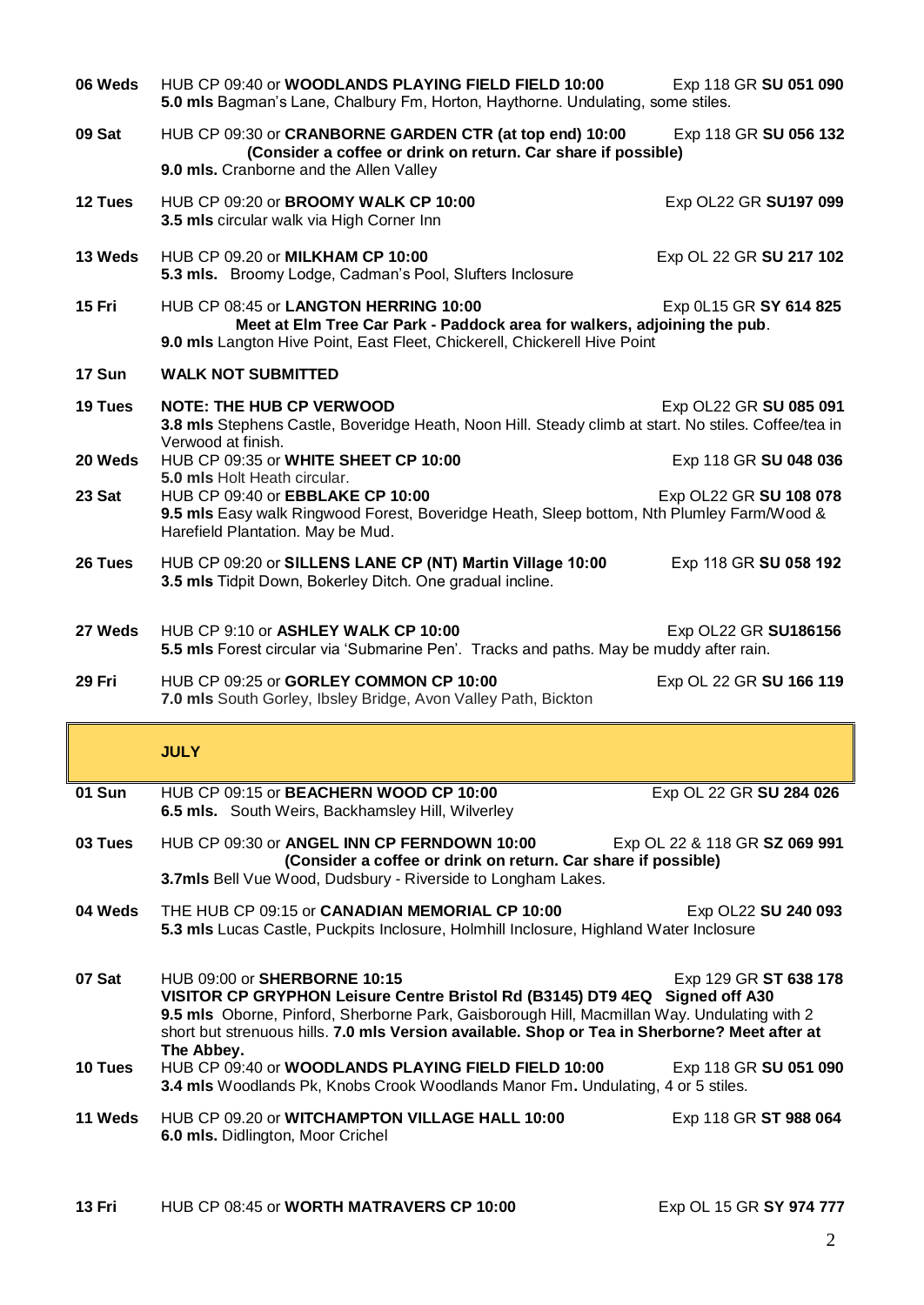### **Parking Donation (£2) requested - toilets, overflow CP at rear.**

**9.5 mls** Worth Matravers CP - Purbeck Way to Corfe Castle, Hardy Way to Kingston, Houns Tout Cliff, Hill Bottom.

| 15 Sun                                      | <b>WALK NOT SUBMITTED</b>                                                                                                                                                                                                                                                                                                                     |  |  |  |
|---------------------------------------------|-----------------------------------------------------------------------------------------------------------------------------------------------------------------------------------------------------------------------------------------------------------------------------------------------------------------------------------------------|--|--|--|
| 17 Tues                                     | NOTE: EBBLAKE SOUTH CP 10:00 (Overflow North CP)<br>Exp OL22 GR SU 109 076<br>3.4 mls Potterne Wood, Withy Bed, Moors Valley VC (stop for coffee/tea), Ashley Heath.<br>No stiles                                                                                                                                                             |  |  |  |
| 18 Weds                                     | HUB CP 09:30 or CRANBORNE GARDEN CTR (at top end) 10:00<br>Exp 118 GR SU 056 132<br>(Consider a coffee or drink on return. Car share if possible)                                                                                                                                                                                             |  |  |  |
| 21 Sat                                      | 5.3 mls Castle Hill Cranborne Manor. Some hills.<br>HUB CP 09:00 or EASTON (near WINCHESTER) 10:00.<br>Exp 132 GY SU 511 321<br>Meet outside The Cricketers Inn. Dispersed Parking on nearby roads.                                                                                                                                           |  |  |  |
| 24 Tues                                     | 8.5 mls Avington, Itchen Abbas, Martyr Worthy, Abbots Worthy. Optional walk of 7.0 mls final 0.3<br>miles self-guided.<br>HUB CP 09:15 or STANPIT RECREATION GROUND CP 10:00<br>Exp OL22 GR SZ 172 925<br>2.8 mls. A short walk around Stanpit Marsh Nature Reserve. Bring binoculars. Mostly paths and<br>tracks, no stiles. Could be muddy. |  |  |  |
| 25 Weds                                     | HUB CP 09:15 or BEACHERN WOOD CP 10:00<br>Exp OL22 GR SU 284 026<br>5.0 mls. Level forest walk. Black Knowle and Brockenhurst. No stiles. Could be muddy.                                                                                                                                                                                     |  |  |  |
| 27 Fri                                      | HUB CP 08:50 or TYNEHAM VILLAGE CP 10:00<br>Exp OL 15 GR SY 881 803<br>8.5 mls. Povington Hill, Steeple Leaze Farm, Kimmeridge Bay, Tyneham Cap. Strenuous in parts                                                                                                                                                                           |  |  |  |
| 29 Sun                                      | HUB CP 09:35 or WHITE SHEET CP 10:00<br>Exp 118 GR SU 048 036<br>6.6 mls Holt Forrest, Holt Wood, Horton Tower, Ferdown Forrest, Holt Heath                                                                                                                                                                                                   |  |  |  |
| 31 Tues                                     | HUB CP 9.20 or THE DROVERS GUSSAGE ALL SAINTS 10:00<br>Exp 118 GR SU 003 106<br>3.5 mls Knowlton Rings - Temple & Church An easy reasonably flat walk on tracks and quiet<br>lanes.                                                                                                                                                           |  |  |  |
|                                             | <b>AUGUST</b>                                                                                                                                                                                                                                                                                                                                 |  |  |  |
|                                             |                                                                                                                                                                                                                                                                                                                                               |  |  |  |
| 01 Weds                                     | HUB CP 09:20 or CADMAN POOL CP 10:00<br>Exp OL22 GR SU 229 123<br>5.0 mls Rakes Brakes Bottom, Sloden Inclosure, Splash Bridge, Broomy Lodge.                                                                                                                                                                                                 |  |  |  |
| 04 Sat                                      | THE HUB CP 09:00 or OLD SARUM CASTLE CP Salisbury 10:00 Exp130 GR SU 139 326<br>8.5 mls Keepers Cottage, Netton, Woodford Bridge, Mid & Lower Woodford, Little Durnford.<br>Undulating a few stiles and Quiet Lanes. (We May see a Camel or 2  Honest !)                                                                                      |  |  |  |
| <b>06 MON'</b><br><b>Evening</b><br>07 Tues | HUB CP 18:00 or SMUGGLERS ROAD CP 18:30 NB Evening Walk<br>Exp OL22 GR SU 188 040<br>3.5 mls Forest Circular with optional visit to Pub after.<br>HUB CP 09:30 or WHITE SHEET HILL 10:00<br>Exp 118 GR SU 046 037<br>3.5 mls Higher Road, Broad Lawn, Bowering Water.                                                                         |  |  |  |
| 08 Weds                                     | HUB CP 09:30 or LAYBY - Hurn Sports Ctr Avon Causeway 10:00<br>OL22 GR SZ 127 972<br>5.5 mls Figure of 8 via Sopley Common Reserve, 1slight incline, then Ramsdown Plantation.                                                                                                                                                                |  |  |  |
| 10 Fri                                      | NOTE: HIDEAWAY CP (Moorlands Rd, Verwood) 10:00<br>Exp OL 22 GR SU 087 093<br>8.4 mls Stephen's Castle, Cranborne Common, Lopshill Common, Rushmore Farm, Cow Bridge,<br>Pistle Hill, Burrows lane.                                                                                                                                           |  |  |  |
| 12 Sun                                      | <b>WALK NOT SUBMITTED</b>                                                                                                                                                                                                                                                                                                                     |  |  |  |
| 14 Tues                                     | HUB CP 9:10 or ANDERWOOD CP 10:00<br>Exp OL 22 GR SU 249 058<br>3.5 mls forest circular on paths and tracks. Mud possible after rain.                                                                                                                                                                                                         |  |  |  |